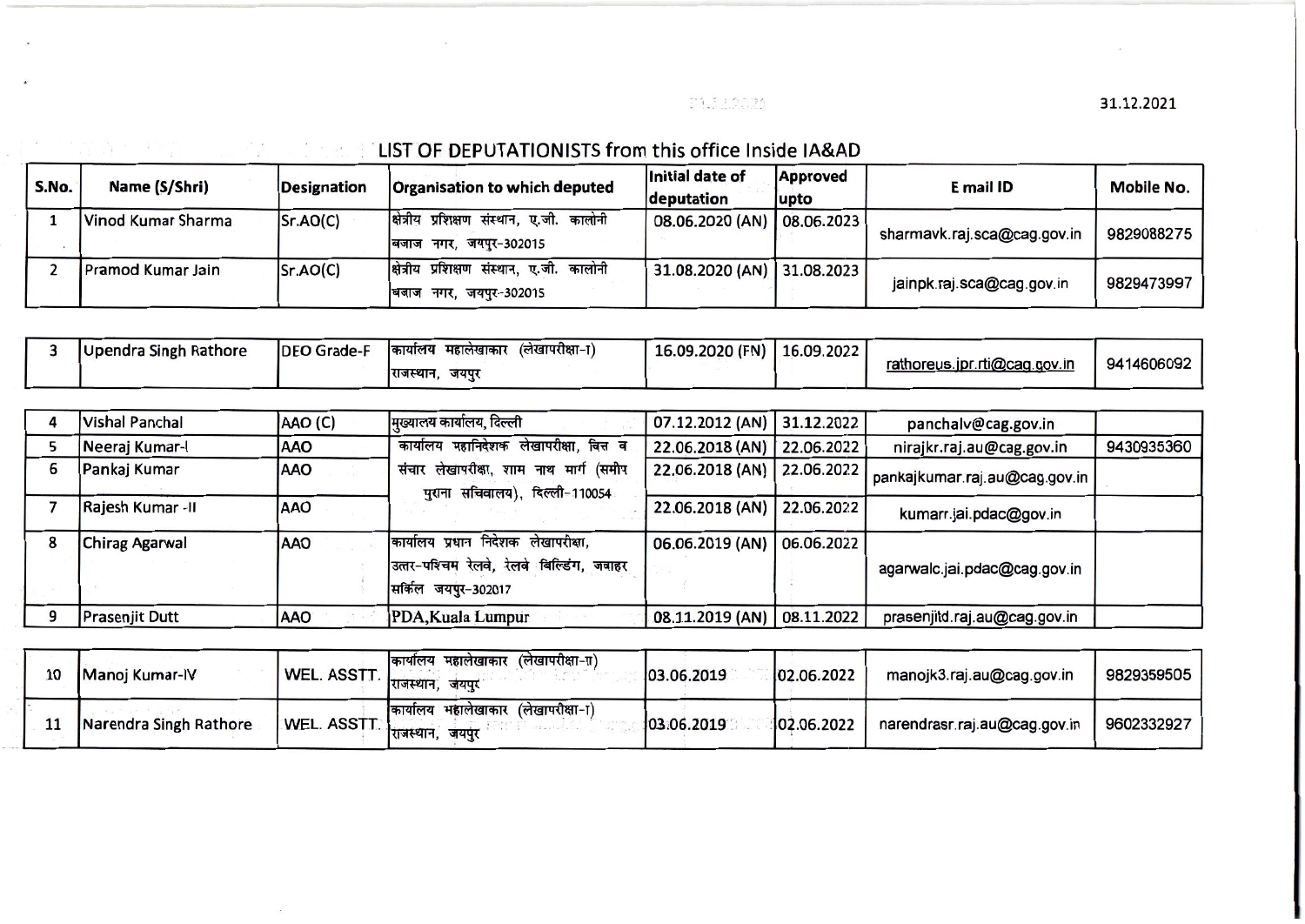| <b>ST 1</b><br>12 | <b>Ankit Patel</b> | Sr.Auditor        | कार्यालय प्रधान महालेखाकार (लेखापरीक्षा-ा)<br>उत्तर प्रदेश सत्यनिष्ठा भवन,15-ए, महर्षि<br>दयानन्द मार्ग, इलाहाबाद-211015                   | 03.08.2018 (AN)             | 03.08.2022 | ankitp.luk.cca@cag.gov.in      | 9660886666               |  |
|-------------------|--------------------|-------------------|--------------------------------------------------------------------------------------------------------------------------------------------|-----------------------------|------------|--------------------------------|--------------------------|--|
| 13                | Dibyendu Chanda    | Sr.Auditor        | कार्यालय प्रधान महालेखाकार (सा.एवं सा.क्षे.<br>ले.प.)<br>पश्चिम बंगाल, ट्रेजरी<br>बिल्डिंग्स, 2 गवर्मेट प्लेस<br>(पश्चिम),कोलकाता -700 001 | 15.07.2016 (AN)             | 15.07.2022 |                                |                          |  |
| 14                | Namita Sagar       | <b>Sr.Auditor</b> | कार्यालय अर्न्तराष्ट्रीय सूचना प्रणाली एवं<br>लेखा परीक्षा केन्द्र, ए-52,सेक्टर-62,<br>ओद्योगिक क्षेत्र, नोएडा-201307                      | 21.04.2010(AN)              | 21.04.2022 | namitas.raj.au@cag.gov.in      | 9999357651               |  |
| 15                | <b>Pronoy Roy</b>  | Sr.Auditor        | कार्यालय महानिदेशक लेखापरीक्षा, वित्त एवं<br>संचार, शाम नाथ मार्ग (समीप पुराना<br>सचिवालय), दिल्ली-110054                                  | 08.04.2016 (AN)             | 08.04.2022 | pronoyr.del.au@cag.gov.in      |                          |  |
| 16                | Satish Kumar-II    | <b>Sr.Auditor</b> | कार्यालय प्रधान निदेशक लेखापरीक्षा,<br>उत्तर-पश्चिम रेलवे, रेलवे बिल्डिंग, जवाहर<br>सर्किल जयपुर-302017                                    | 16.10.2017 (AN)             | 16.10.2022 | satish2.nwrly@cag.gov.in       |                          |  |
| 17                | Vishal Raj         | <b>Sr.Auditor</b> | कार्यालय प्रधान निदेशक लेखापरीक्षा<br>उत्तर-मध्य रेलवे, महाप्रबन्धक कार्यालय<br>परिसर, सूबेदारगंज, इलाहबाद-211015                          | $\frac{1}{31.03.2015}$ (AN) | 31.03.2022 | vishalr.ncrly@cag.gov.in       | 9140934174               |  |
|                   |                    |                   |                                                                                                                                            |                             |            |                                |                          |  |
| 18                | Naveen Daiya       | Steno Gr.I        | PDA, Kuala Lumpur                                                                                                                          | 08.11.2019 (AN)             | 08.11.2022 | naveenkd.raj.au@cag.gov.in     | 9462216543               |  |
| 19                | Kuldeep Chaudhory  | Steno Gr. II      | कार्यालय अन्तर्राष्ट्रीय पर्यावरणीय लेखापरीक्षा<br>एवं स्थायी विकास केन्द्र,ए.जी. कालोनी<br>बिजाज नगर, जयपुर-302015                        | 06.04.2017 (AN)             | 06.04.2022 | KULDEEPC.RAJ.AU@CAG.GO<br>V.IN | 52 B. Chie<br>8006829169 |  |

 $\sim$ 

j i standardi i standardi i standardi i standardi i standardi i standardi i standardi i standardi i standardi